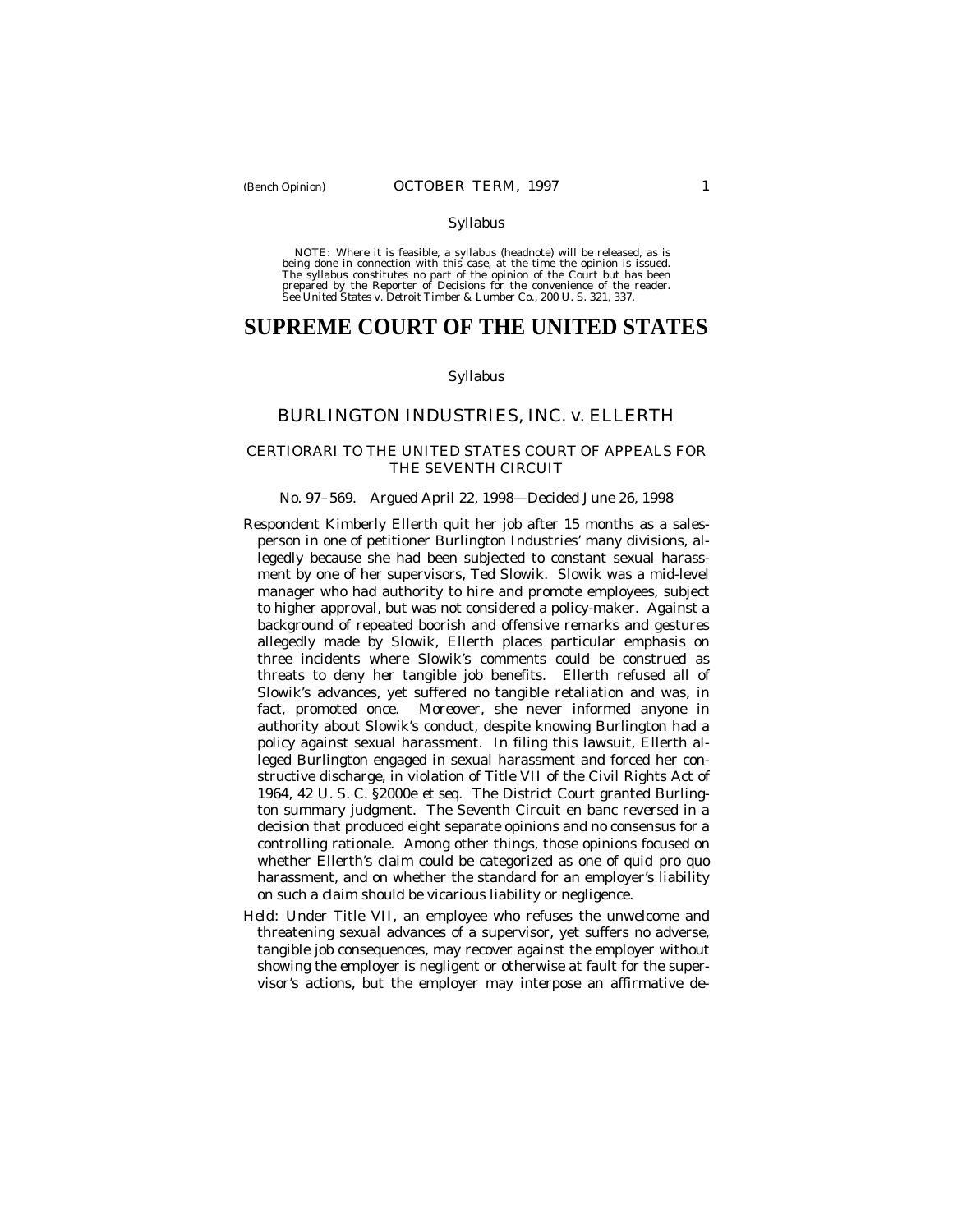fense. Pp. 6–21.

(a) The Court assumes an important premise yet to be established: a trier of fact could find in Slowik's remarks numerous threats to retaliate against Ellerth if she denied some sexual liberties. The threats, however, were not carried out. Cases based on carried-out threats are referred to often as "*quid pro quo"* cases, as distinct from bothersome attentions or sexual remarks sufficient to create a "hostile work environment." Those two terms do not appear in Title VII, which forbids only "discriminat[ion] against any individual with respect to his . . . terms [or] conditions . . . of employment, because of . . . sex." §2000e— 2(a)(1). In *Meritor Savings Bank, FSB* v. *Vinson*, 477 U. S. 57, 65, this Court distinguished between the two concepts, saying both are cognizable under Title VII, though a hostile environment claim requires harassment that is severe or pervasive. *Meritor* did not discuss the distinction for its bearing upon an employer's liability for discrimination, but held, with no further specifics, that agency principles controlled on this point. *Id*., at 72. Nevertheless, in *Meritor*'s wake, Courts of Appeals held that, if the plaintiff established a *quid pro quo* claim, the employer was subject to vicarious liability. This rule encouraged Title VII plaintiffs to state their claims in *quid pro quo* terms, which in turn put expansive pressure on the definition. For example, the question presented here is phrased as whether Ellerth can state a *quid pro quo* claim, but the issue of real concern to the parties is whether Burlington has vicarious liability, rather than liability limited to its own negligence. This Court nonetheless believes the two terms are of limited utility. To the extent they illustrate the distinction between cases involving a carried-out threat and offensive conduct in general, they are relevant when there is a threshold question whether a plaintiff can prove discrimination. Hence, Ellerth's claim involves only unfulfilled threats, so it is a hostile work environment claim requiring a showing of severe or pervasive conduct. This Court accepts the District Court's finding that Ellerth made such a showing. When discrimination is thus proved, the factors discussed below, not the categories *quid pro quo* and hostile work environment, control on the issue of vicarious liability. Pp. 6–9.

(b) In deciding whether an employer has vicarious liability in a case such as this, the Court turns to agency law principles, for Title VII defines the term "employer" to include "agents." §2000e(b). Given this express direction, the Court concludes a uniform and predictable standard must be established as a matter of federal law. The Court relies on the general common law of agency, rather than on the law of any particular State. *Community for Creative Non-Violence* v. *Reid,* 490 U. S. 730, 740. The Restatement (Second) of Agency (hereinafter Restatement) is a useful beginning point, al-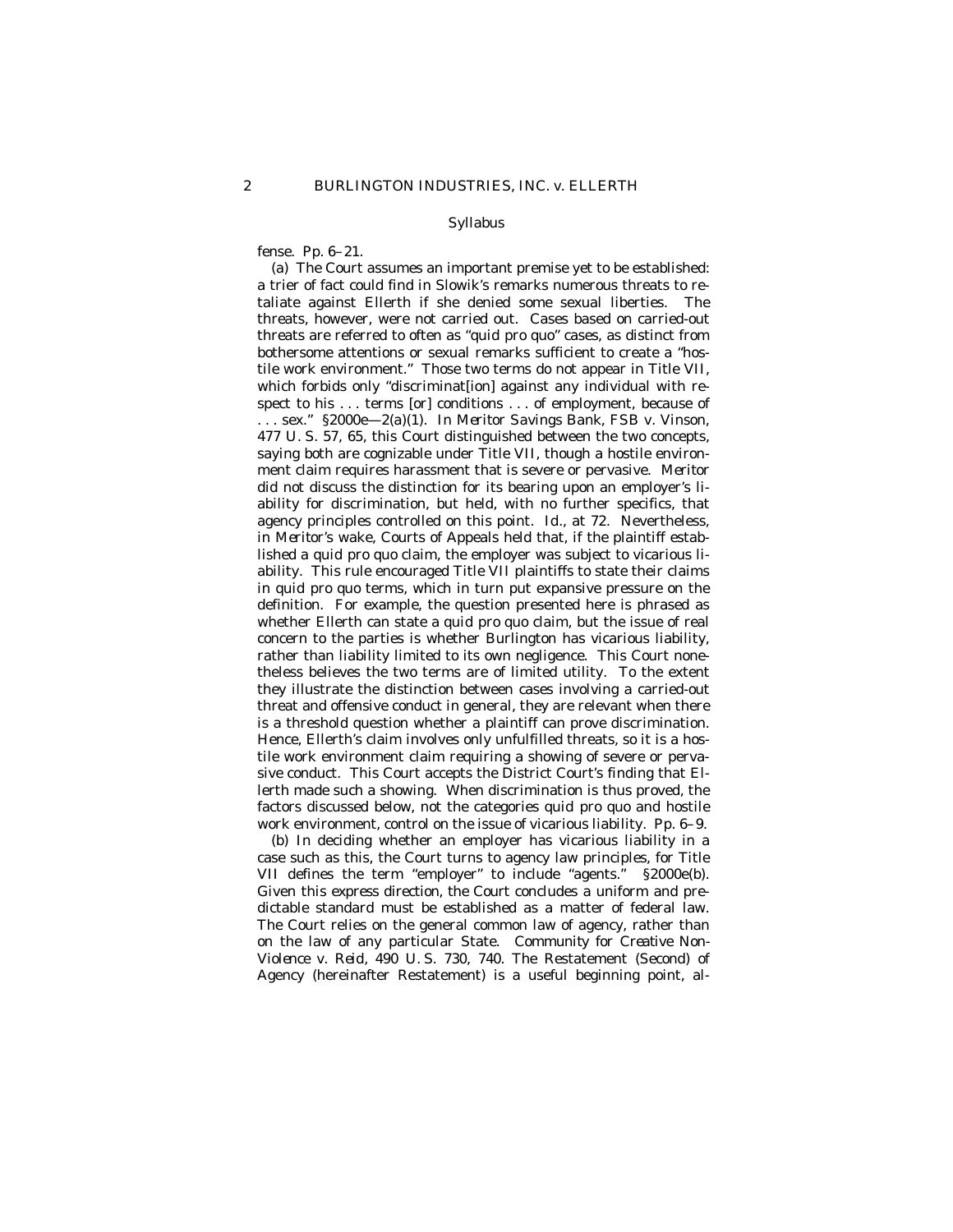though common-law principles may not be wholly transferable to Title VII. See *Meritor*, *supra*, at 72. Pp. 9–10.

(c) A master is subject to liability for the torts of his servants committed while acting in the scope of their employment. Restatement §219(1). Although such torts generally may be either negligent or intentional, sexual harassment under Title VII presupposes intentional conduct. An intentional tort is within the scope of employment when actuated, at least in part, by a purpose to serve the employer. *Id.,* §§228(1)(c), 230. Courts of Appeals have held, however, a supervisor acting out of gender-based animus or a desire to fulfill sexual urges may be actuated by personal motives unrelated and even antithetical to the employer's objectives. Thus, the general rule is that sexual harassment by a supervisor is not conduct within the scope of employment. Pp. 10–12.

(d) However, scope of employment is not the only basis for employer liability under agency principles. An employer is subject to liability for the torts of its employees acting outside the scope of their employment when, *inter alia,* the employer itself was negligent or reckless, Restatement §219(2)(b), or the employee purported to act or to speak on behalf of the employer and there was reliance upon apparent authority, or he was aided in accomplishing the tort by the existence of the agency relation, *id.,* §219(2)(d). An employer is negligent, and therefore subject to liability under §219(2)(b), if it knew or should have known about sexual harassment and failed to stop it. Negligence sets a minimum standard for Title VII liability; but Ellerth seeks to invoke the more stringent standard of vicarious liability. Section 219(2)(d) makes an employer vicariously liable for sexual harassment by an employee who uses apparent authority (the apparent authority standard), or who was "aided in accomplishing the tort by the existence of the agency relation" (the aided in the agency relation standard). Pp. 12–14.

(e) As a general rule, apparent authority is relevant where the agent purports to exercise a power which he or she does not have, as distinct from threatening to misuse actual power. Compare Restatement §§6 and 8. Because supervisory harassment cases involve misuse of actual power, not the false impression of its existence, apparent authority analysis is inappropriate. When a party seeks to impose vicarious liability based on an agent's misuse of delegated authority, the Restatement's aided in the agency relation rule provides the appropriate analysis. P. 14.

(f) That rule requires the existence of something more than the employment relation itself because, in a sense, most workplace tortfeasors, whether supervisors or co-workers, are aided in accomplishing their tortious objective by the employment relation: Proximity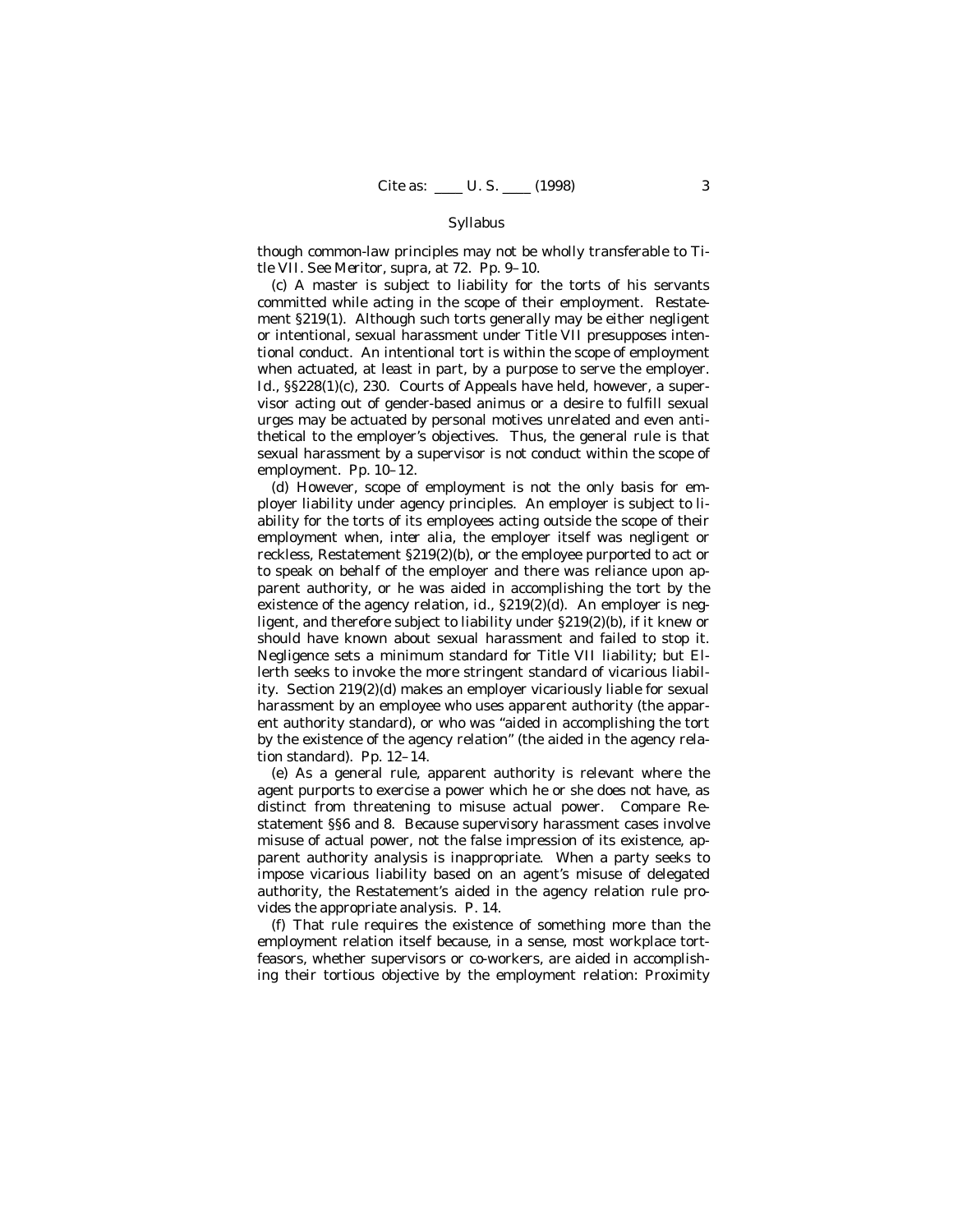and regular contact afford a captive pool of potential victims. Such an additional aid exists when a supervisor subjects a subordinate to a significant, tangible employment action, *i.e.*, a significant change in employment status, such as discharge, demotion, or undesirable reassignment. Every Federal Court of Appeals to have considered the question has correctly found vicarious liability in that circumstance. This Court imports the significant, tangible employment action concept for resolution of the vicarious liability issue considered here. An employer is therefore subject to vicarious liability for such actions. However, where, as here, there is no tangible employment action, it is not obvious the agency relationship aids in commission of the tort. Moreover, *Meritor* holds that agency principles constrain the imposition of employer liability for supervisor harassment. Limiting employer liability is also consistent with Title VII's purpose to the extent it would encourage the creation and use of anti-harassment policies and grievance procedures. Thus, in order to accommodate the agency principle of vicarious liability for harm caused by misuse of supervisory authority, as well as Title VII's equally basic policies of encouraging forethought by employers and saving action by objecting employees, the Court adopts, in this case and in *Faragher* v. *Boca Raton*, *post,* p. \_\_\_, the following holding: An employer is subject to vicarious liability to a victimized employee for an actionable hostile environment created by a supervisor with immediate (or successively higher) authority over the employee. When no tangible employment action is taken, a defending employer may raise an affirmative defense to liability or damages, subject to proof by a preponderance of the evidence, see Fed. Rule. Civ. Proc. 8(c). The defense comprises two necessary elements: (a) that the employer exercised reasonable care to prevent and correct promptly any sexually harassing behavior, and (b) that the plaintiff employee unreasonably failed to take advantage of any preventive or corrective opportunities provided by the employer or to avoid harm otherwise. While proof that an employer had promulgated an antiharassment policy with a complaint procedure is not necessary in every instance as a matter of law, the need for a stated policy suitable to the employment circumstances may appropriately be addressed in any case when litigating the first element of the defense. And while proof that an employee failed to fulfill the corresponding obligation of reasonable care to avoid harm is not limited to showing any unreasonable failure to use any complaint procedure provided by the employer, a demonstration of such failure will normally suffice to satisfy the employer's burden under the second element of the defense. No affirmative defense is available, however, when the supervisor's harassment culminates in a tangible employment action. Pp. 15–20.